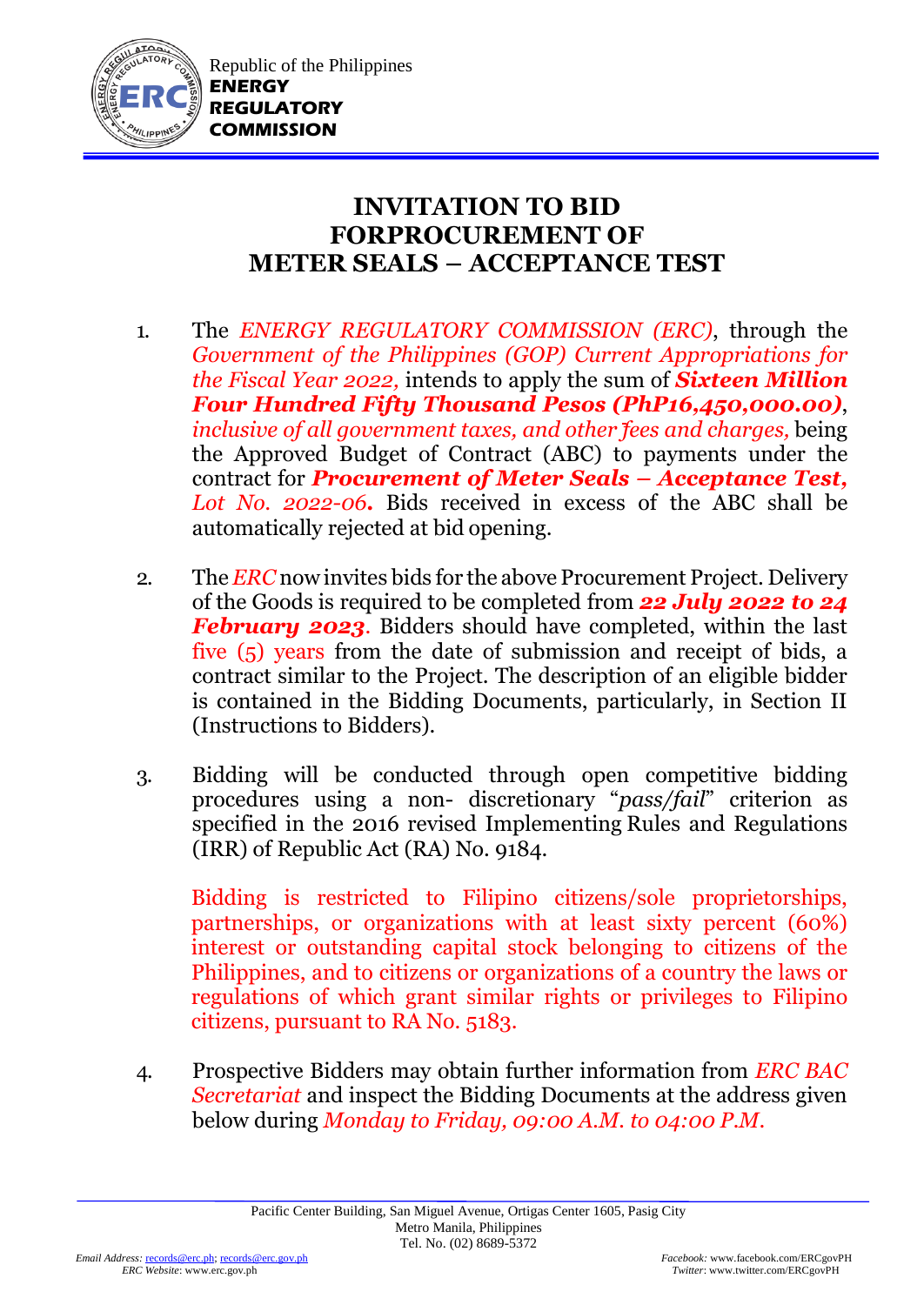1

- 5. A complete set of Bidding Documents may be acquired by interested Bidders on *10 February 2022* from the given address and website(s) below *and upon payment of the applicable fee for the Bidding Documents, pursuant to the latest Guidelines issued by the GPPB, in the amount of Twenty-Five Thousand Pesos (PhP25,000.00)*. The Procuring Entity shall allow the bidder to present its proof of payment for the fees *in person.*
- 6. The *ERC BAC* will hold a Pre-Bid Conference<sup>1</sup> , which shall be open to prospective bidders, on *18 February 2022, 03:00 P.M. through videoconferencing via MS Teams, which can be accessed through:*

[https://teams.microsoft.com/l/meetup](https://teams.microsoft.com/l/meetup-join/19%3Ameeting_ZWFiYTBhNDctMGJhMi00YzNhLTllNTQtNDhkYWRmMTNiMzNi%40thread.v2/0?context=%7B%22Tid%22%3A%2234a3c75d-10fe-482b-9220-04df09540e89%22%2C%22Oid%22%3A%225f074c63-51dc-4812-9356-3479a48fb753%22%7D)join/19%3Ameeting\_ZWFiYTBhNDctMGJhMiooYzNhLTllNTQtND [hkYWRmMTNiMzNi%40thread.v2/0?context=%7B%22Tid%22%3](https://teams.microsoft.com/l/meetup-join/19%3Ameeting_ZWFiYTBhNDctMGJhMi00YzNhLTllNTQtNDhkYWRmMTNiMzNi%40thread.v2/0?context=%7B%22Tid%22%3A%2234a3c75d-10fe-482b-9220-04df09540e89%22%2C%22Oid%22%3A%225f074c63-51dc-4812-9356-3479a48fb753%22%7D) [A%2234a3c75d-10fe-482b-9220-](https://teams.microsoft.com/l/meetup-join/19%3Ameeting_ZWFiYTBhNDctMGJhMi00YzNhLTllNTQtNDhkYWRmMTNiMzNi%40thread.v2/0?context=%7B%22Tid%22%3A%2234a3c75d-10fe-482b-9220-04df09540e89%22%2C%22Oid%22%3A%225f074c63-51dc-4812-9356-3479a48fb753%22%7D) [04df09540e89%22%2C%22Oid%22%3A%225f074c63-51dc-4812-](https://teams.microsoft.com/l/meetup-join/19%3Ameeting_ZWFiYTBhNDctMGJhMi00YzNhLTllNTQtNDhkYWRmMTNiMzNi%40thread.v2/0?context=%7B%22Tid%22%3A%2234a3c75d-10fe-482b-9220-04df09540e89%22%2C%22Oid%22%3A%225f074c63-51dc-4812-9356-3479a48fb753%22%7D) [9356-3479a48fb753%22%7D](https://teams.microsoft.com/l/meetup-join/19%3Ameeting_ZWFiYTBhNDctMGJhMi00YzNhLTllNTQtNDhkYWRmMTNiMzNi%40thread.v2/0?context=%7B%22Tid%22%3A%2234a3c75d-10fe-482b-9220-04df09540e89%22%2C%22Oid%22%3A%225f074c63-51dc-4812-9356-3479a48fb753%22%7D)

- 7. Bids must be duly received by the BAC Secretariat through manual submission at the office address indicated below on or before *03 March 2022, 03:00 P.M.* Late bids shall not be accepted. Bidders are requested to submit one (1) original and one (1) copy of their bids. Bidders are likewise requested to bring the originals of the documents submitted and present the same for comparison during the bid opening.
- 8. All Bids must be accompanied by a bid security in any of the acceptable forms and in the amount stated in **ITB** Clause 14.
- 9. Bid opening shall be on *03 March 2022, 03:00 P.M.* at the given address below. Bids will be opened in the presence of the bidders' representatives who choose to attend the activity.
- 10. The *ERC* reserves the right to reject any and all bids, declare a failure of bidding, or not award the contract at any time prior to contract award in accordance with Sections 35.6 and 41 of the 2016 revised IRR of RA No. 9184, without thereby incurring any liability to the affected bidder or bidders.

<sup>1</sup> May be deleted in case the ABC is less than One Million Pesos (PhP1,000,000) where the Procuring Entity may not hold a Pre-Bid Conference.